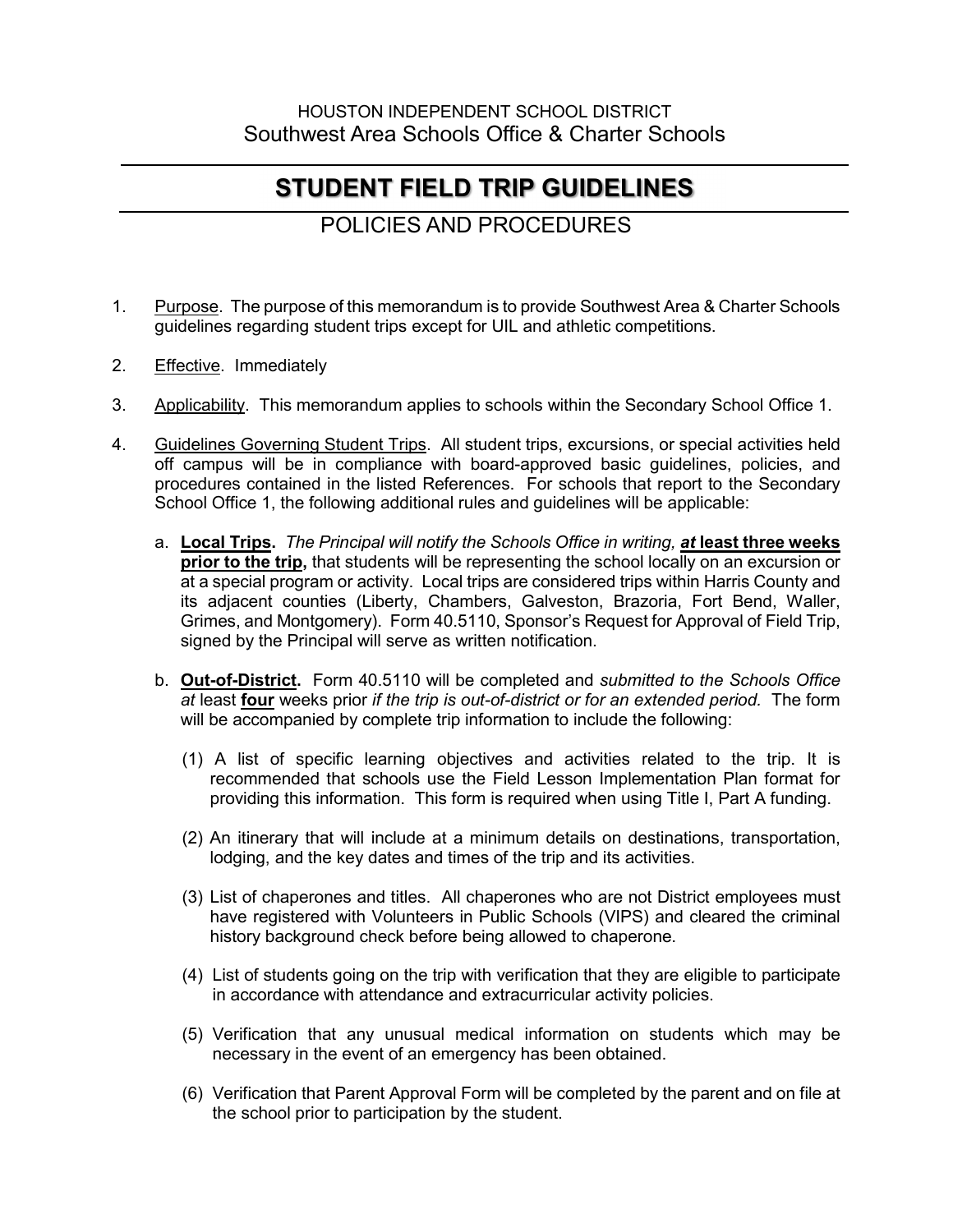- (7) Verification that all appropriate students (in a class, grade level, subject area, team, club, and the like) have been informed they are permitted to participate.
- (8) Verification that parents and students have been informed that the school will incur the costs associated with the field trip. Parents and students will not be charged for any portion although fund raisers and donations may be used to offset the costs associated with the field trip.
- c. **Trips outside the United States.** Foreign **travel will be limited to high school students** and will be allowed only to countries where the political climate is favorable. Information on travel warnings issued by the U.S. Department of State can be obtained at http://travel.state.gov/travel/cis\_pa\_tw/tw/tw\_1764.html. In addition to the documentation required for out-of-district trips Form 40.4250, Release of Liability for Student Participation in Trip with Destination outside the United States, will be completed for each student who is participating in the trip. Copies of the Release of Liability forms and Parent Approval forms must be submitted to the Schools Office with the trip request prior to being forwarded to the Superintendent of Schools for approval.
- 5. **Preplanning Permission from the Superintendent of Schools**. **Out-of-district trips outside the United States, require the approval of the School Support Officer, Chief School Officer and Superintendent of Schools. All trips outside of Texas require the Chief School Officer Signature.** Schools are required to obtain preplanning permission for these trips. Preplanning permission should be obtained no later than 60 days prior to out-of-district trips and 120 days prior for foreign travel. *Parents and students should not become involved in any preparation activity related to the trip until after the preplanning permission has been granted by the Superintendent of Schools.* It is recommended that this permission be obtained by a memorandum request. A sample memorandum is attached.
- 6. **Field Lessons** Funded Through Title I, Part A. Schools must complete and submit all forms associated with field lessons funded through Title I, Part A, at least 30 working days prior to the date of the field lesson. Required field lesson forms are the Field Lesson Implementation Plan, Sponsor's Request for Approval of Field Trip, Bus Transportation Request Form confirmation summary page, Direct Pay form where fees are to be charged, and any backup documentation for the such as confirmation letter, invoice for advance payment, or brochure stating prices. In addition, the Secondary School Office 1 requires that all schools submit a Field Lesson Plan for all field trips that are conducted during instructional time.
- 7. Tournaments. Athletic, academic, and UIL related tournament events **do not** require the submission of a Field Trip Request Form or Field Lesson Implementation Plan to the Schools Office. However, the Teacher, Sponsor, or Coach is responsible for coordinating all plans and arrangements and compiling all necessary information pertaining to the trip for presentation to the Principal or other appropriate administrator, as required by the type of tournament event. Please indicate next to the name of field trip, on the Sponsor's Request for Field Trip form, that trip is an athletic academic or UIL related.
- 8. Forms may be submitted to the Schools Office by courier, HISD inter-office mail, scanned/ e-mailed or faxed to the attention of the School Support Officer at 713-556-4447.
- 9. Questions Regarding this Memorandum...may be referred to your School Support Officer or the Chief School Officer at 713-556-4447.
- 10. Memo Maintenance Responsibility. Chief School Officer.